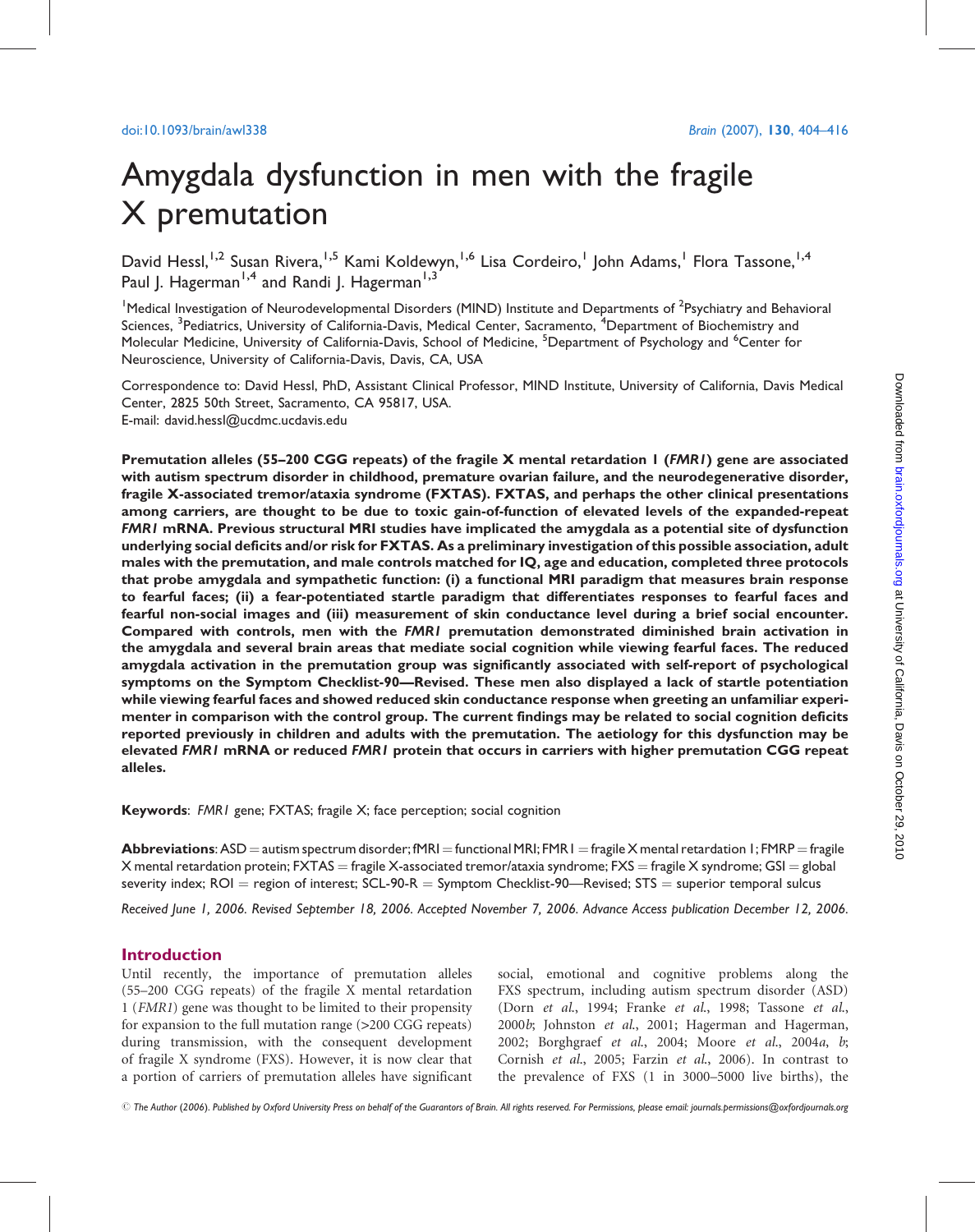prevalence of the FMR1 premutation in the general population is  $\sim$ 1 per 813 males and 1 per 259 females (Rousseau et al., 1995; Dombrowski et al., 2002).

In addition to the developmental problems reported in children, male and (occasional) female premutation carriers are at significant risk for a late-onset neurodegenerative disorder, fragile X-associated tremor/ataxia syndrome (FXTAS), with principal features of intention tremor and gait ataxia (Hagerman et al., 2001; Jacquemont et al., 2003; Hagerman and Hagerman, 2004a). Additional clinical features include brain atrophy with white matter disease and characteristic hyperintensity in the middle cerebellar peduncles, autonomic dysfunction including high blood pressure and impotence, sensory neuropathy in a stocking distribution in the lower extremities and cognitive decline beginning with memory deficits (Brunberg et al., 2002; Jacquemont et al., 2004; Bacalman et al., 2006). The late-onset neurological phenotype has never been observed or reported in FXS and has a different molecular mechanism, now believed to be a toxic gain-of-function effect resulting from elevated FMR1 mRNA (Hagerman and Hagerman, 2004b). Post-mortem studies of brain tissue from premutation males with FXTAS show the presence of distinct intranuclear, eosinophilic inclusions in neurons and astrocytes (Greco et al., 2002, 2006).

Recently, we documented that abnormal elevation of FMR1 mRNA is associated with psychiatric problems, predominantly schizoid and obsessive-compulsive symptoms, in males with the premutation who have developed FXTAS as well as in younger adult males with no evidence of this neurodegenerative disease (Hessl et al., 2005). FMR1 expression was not associated with IQ, suggesting that the RNA gain-of-function has a greater impact on neuropsychiatric than on cognitive status.

Limbic brain regions, including the amygdala and hippocampus, may be especially impacted by increased CGG repeat size and the consequent abnormal elevation of FMR1 mRNA (Abitbol et al., 1993; Jäkälä et al., 1997; Greco et al., 2002; Moore et al., 2004b). In a structural brain MRI study, Jäkälä et al. (1997) showed that, compared with controls, males and females with the premutation had significantly reduced hippocampal volumes and associated memory deficits. In a recent study of 20 male premutation carriers and 20 age and IQ matched controls, Moore et al. (2004b) demonstrated significantly reduced grey matter density in several brain regions in the premutation group, including the cerebellum, caudate, insula, amygdalo–hippocampal complex, brainstem and thalamus. Within this group, increased age, increased CGG repeat size and decreases in the percentage of blood lymphocytes expressing fragile X mental retardation protein (FMRP) were associated with decreased grey matter density in the amygdalo–hippocampal complex.

Dysfunction of the amygdala is implicated in psychological problems experienced by individuals with the premutation because of its role in emotion (see Phelps and LeDoux, 2005), social cognition (see Adolphs, 2003) and ASD (Baron-Cohen et al., 2000; Howard et al., 2000; Sweeten et al., 2002; Amaral and Corbett, 2003; Schultz, 2005; Bachevalier and Loveland, 2006; Dziobek et al., 2006). Interestingly, Cornish and colleagues recently reported that men with the premutation, compared with matched family and non-family controls, displayed largely normal basic facial recognition ability (including recognition of fearful expressions), but significant impairment in recognizing more complex mental and emotional states (Reading the Mind in the Eyes Test; Baron-Cohen et al., 2001), obsessivecompulsive traits, and executive function problems including inhibitory control (Cornish et al., 2005). Based on clinical reports of ASD associated with the premutation (Tassone et al., 2000b; Aziz et al., 2003; Borghgraef et al., 2004; Goodlin-Jones et al., 2004; Farzin et al., 2006) and the CGG- and FMRP-dependent changes reported in the amygdalo–hippocampal complex (Jäkälä et al., 1997; Moore et al., 2004b), we hypothesized that dysfunction of the limbic system contributes to the neuropsychiatric phenotype of the fragile X premutation.

To begin to address this hypothesis, we conducted a series of three experiments designed to probe amygdala and autonomic nervous system responses to social and emotional stimuli in a group of men with the premutation (without FXTAS) and a comparison group of men without the premutation matched on age, IQ and level of education. The experiments were (i) measurement of amygdala activation during exposure to fearful facial expressions by functional MRI (fMRI); (ii) potentiation of the eye blink startle reflex to fearful faces and non-social fearful stimuli, a biobehavioural response mediated by the amygdala (Hitchcock and Davis, 1986; Hitchcock and Davis, 1987; Vrana et al., 1988; Bradley et al., 1996; Cuthbert et al., 1996); and (iii) measurement of skin conductance activity during a brief social stressor (a greeting and semi-structured interview with an unfamiliar experimenter). Given the reduction of grey matter density in the amygdalo-hippocampal region in premutation males reported previously, we also completed detailed measurement of the amygdala to examine potential volumetric differences between groups that might help inform our interpretation of the experimental data.

# Material and methods **Participants**

Participants included 12 men with the FMR1 premutation (mean age = 42.9 years) and a comparison group of 13 men without the premutation (mean age = 39.8 years) (Table 1); allele status was confirmed for all participants by FMR1 DNA testing. None of the participants with the premutation was mosaic for either repeat size or methylation. Participant descriptive statistics and FMR1 data are shown in Table 1. The two groups were matched for age  $(t = 1.02,$  $P = 0.32$ ), IQ (premutation, 116.3; control, 113.3;  $t = 0.42$ ,  $P = 0.68$ ) and level of education (premutation, 15.4 years; control, 14.8 years;  $t = 0.55$ ,  $P = 0.59$ ). All participants except one control were right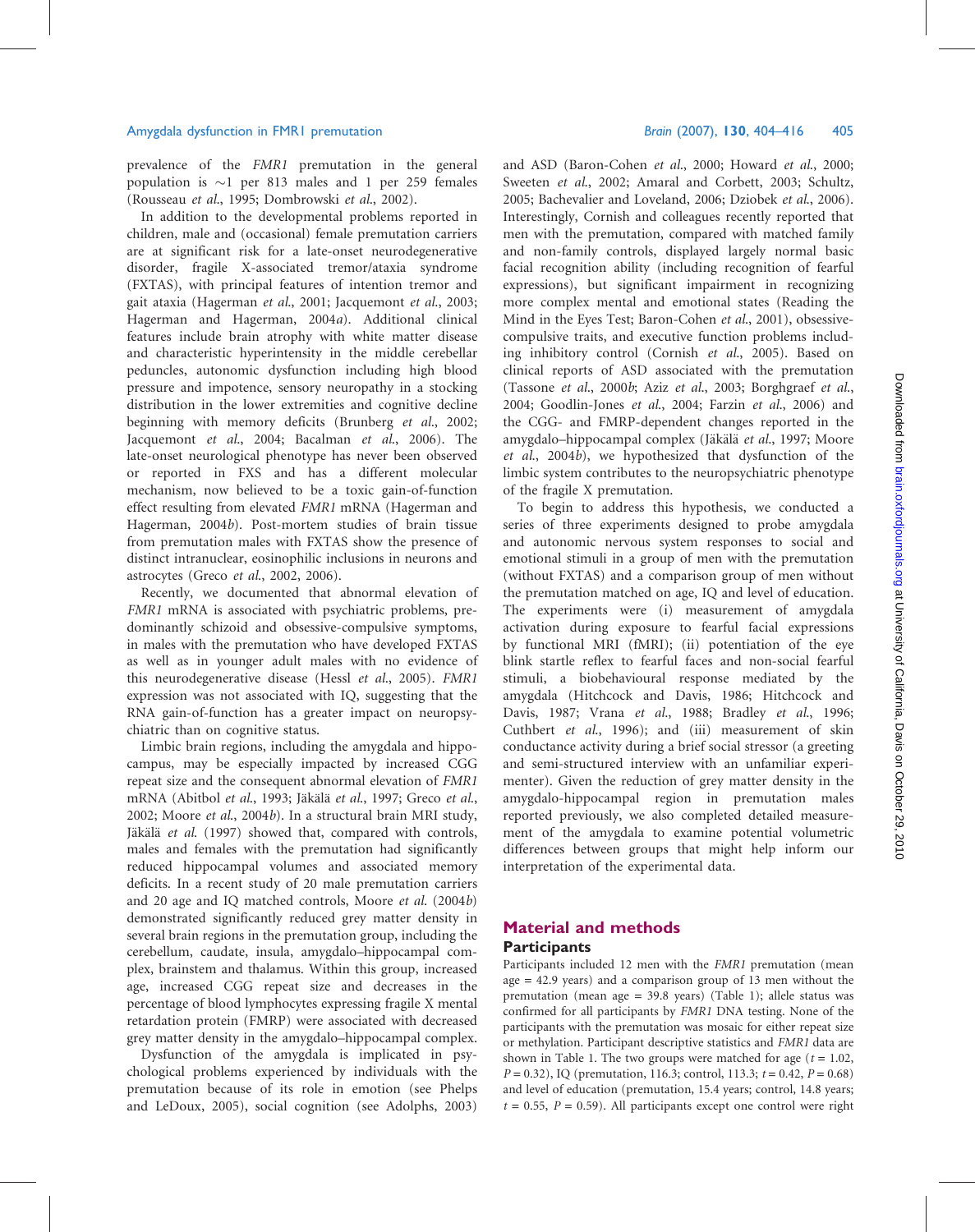#### 406 Brain (2007), 130, 404–416 D. Hessl et al.

Table 1 Participant descriptive statistics and FMR1 measures

|                         | Control $(n = 13)$ |                                 |             | Premutation $(n = 12)$ |                    |             |            |
|-------------------------|--------------------|---------------------------------|-------------|------------------------|--------------------|-------------|------------|
|                         | Mean               | SD                              | Range       | Mean                   | SD.                | Range       | P-value    |
| Age                     | 39.8               | 7.7                             | $26 - 55$   | 42.9                   | 7.8                | $28 - 56$   | 0.32       |
| WAIS-III full scale IQ  | 113.3              | 16.7                            | $84 - 148$  | 116.3                  | 19.6               | $83 - 152$  | 0.68       |
| <b>Education</b> level  | 14.8               | 2.6                             | $  - 8 $    | 15.4                   | 3.3                | $10 - 20$   | 0.59       |
| SCL-90-R GSI            | 59.4               | 11.5                            | $41 - 81$   | 54.8                   | 10.4               | $42 - 81$   | 0.31       |
| <b>Handedness</b>       | 12 right, I left   |                                 |             | 12 right, 0 left       |                    |             | 0.33       |
| Psychoactive medication |                    | I On venlafaxine and buproprion |             |                        | 2 On amitriptyline |             |            |
| FMRI CGG repeat size    | 27.0               | 5.3                             | $17 - 32$   | 94.4                   | 37.6               | $57 - 166$  | $<$ 0.0001 |
| <b>FMRI mRNA</b>        | 1.2                | 0.3                             | $0.9 - 1.6$ | 3.1                    | I.I                | $1.0 - 5.1$ | $<$ 0.0001 |

handed. Two participants with the premutation and one control were using psychoactive medication at the time of participation  $(\chi^2 = 0.48, P = 0.49)$ . Four individuals were Hispanic, one East Indian and the remaining participants were Caucasian (selfreporting). Males with the premutation were recruited through screening of fragile X pedigrees of probands with FXS. Controls were recruited from within the medical centre community or were normal males in families affected by fragile X. No participants were referred to clinic or ascertained due to clinical symptoms. Neurological examinations on all participants were normal, including absence of tremor and ataxia. One participant with the premutation and one control had missing startle data due to equipment failure and EMG noise artefact, respectively. One participant with the premutation and three control participants had missing fMRI data due to equipment failure.

# Psychological assessment

# Intelligence

Cognitive ability was based on full scale IQ using the Wechsler Adult Intelligence Scale, Third Edition (WAIS-III; Wechsler, 1997).

#### Psychological symptoms

The Symptom Checklist-90—Revised (SCL-90-R; Derogatis, 1994) was used as a standardized self-report inventory of current psychological symptoms. Ninety items, each rated on a 5-point scale of distress, are clustered into the following symptom dimensions: somatization, obsessive–compulsive, interpersonal sensitivity, depression, anxiety, hostility, phobic anxiety, paranoid ideation, and psychoticism. The global severity index (GSI) is an indicator of overall level of psychological disturbance.

# Molecular genetic measures

# CGG repeat size

Genomic DNA was isolated from peripheral blood lymphocytes (5 ml of whole blood using standard methods; Puregene Kit; Gentra Inc.). For Southern blot analysis, 5-10 µg of isolated DNA was digested with EcoRI and NruI. Hybridization was performed using the FMR1 genomic digoxigenin-labelled StB12.3 probe. Genomic DNA was also amplified by PCR using primers c and f (Fu et al., 1991). Hybridization was performed with a digoxigeninlabelled oligonucleotide probe  $(CGG)_{10}$ . Analysis and calculation of the repeat size for both Southern blot and PCR analysis were carried out using an Alpha Innotech FluorChem 8800 Image Detection System.

## FMR1 mRNA

All quantitative FMR1 mRNA measurements involved realtime fluorescence RT–PCR performed using a 7700 Sequence Detector (PE Biosystems) as described previously (Tassone et al., 2000a).

## Brain volume and function

# Brain image acquisition

Images were acquired on a 1.5T GE Signa scanner with Echospeed gradients and a standard GE whole head coil. A custom-built head holder was used to prevent head movement. fMRI was performed using a single-shot gradient recalled echo-echo planar imaging sequence with TR 2000 ms, TE 32 ms, Flip angle 90°, FOV 22 cm, 4 mm slice thickness, 1 mm slice gap,  $64 \times 64$  matrix, 27 slices, 194 NEX and 62.5 kHz bandwidth and coronal orientation. To aid in localization of functional data, we also acquired a highresolution  $T_1$ -weighted spoiled grass gradient recalled (SPGR) 3D MRI sequence. Structural and functional images were acquired in the same scan session. The functional tasks were programmed using Presentation<sup>TM</sup> software on an IBM compatible computer. Initiation of scan and task were synchronized using a TTL pulse delivered to the scanner timing microprocessor board from a microprocessor connected to the computer. Stimuli were presented visually using a head-coil mounted mirror and projection to a screen at the participant's feet.

#### Image preprocessing

Images were reconstructed, by inverse Fourier transform, for each of the time points into  $64 \times 64 \times 18$  image matrices (voxel size:  $3.75 \times 3.75 \times 7$  mm). fMRI data were pre-processed using SPM99. Images were corrected for movement using least squares minimization without higher-order corrections for spin history, and normalized to stereotaxic Talairach coordinates. Images were then resampled every 2 mm using sinc interpolation and smoothed with a 4 mm Gaussian kernel to decrease spatial noise.

## Amygdala volume

Amygdala volumes were quantified by operator-guided tracing using Analyze 6.1. These guidelines, used at the UC Davis MIND Institute Computational Neuroimaging Laboratory, were developed from the anatomical analysis of post-mortem human brains using histological sections of tissue cut perpendicular to the hippocampus axis. For a detailed description of this protocol, see Schumann et al. (2004).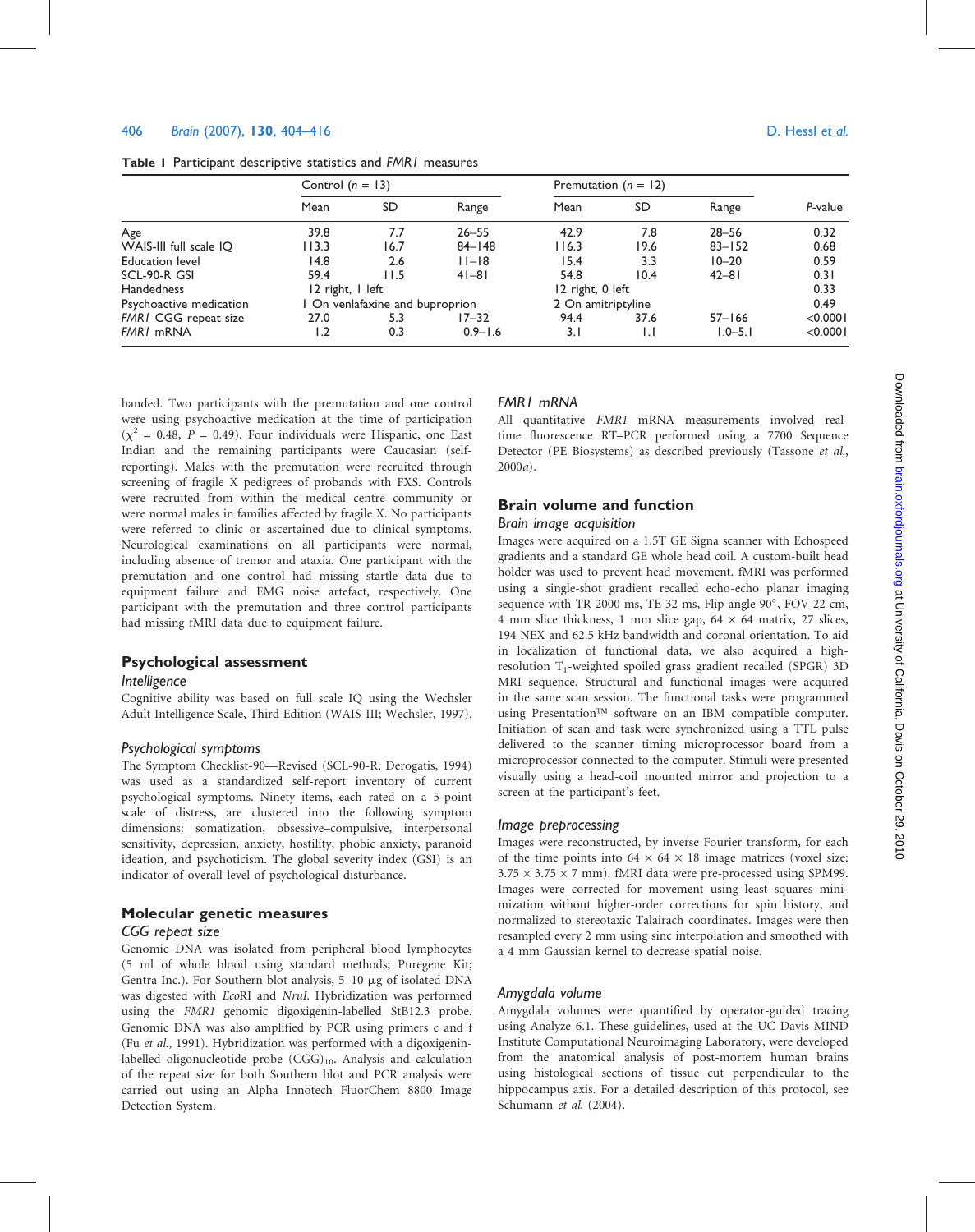

Fig. I Images and presentation timing used in the fMRI protocol.

#### Total cranial volume

To obtain a measure of total cranial volume (TCV), non-brain elements were manually removed from the image by operatorguided tracing of the dura mater within the cranial vault using a custom-written computer program operating on a UNIX, Solaris platform (Quanta 6.1). The middle cranial fossa, the posterior fossa and the cerebellum were included.

# Total brain volume

The TCV was automatically segmented into CSF and brain matter components according to previously published methods in order to obtain a measure of total brain volume (DeCarli et al., 1992, 1995, 1996).

Interrater reliability for these methods is good, with intraclass correlation coefficients of 0.99 for TCV, 0.92 for left amygdala and 0.93 for right amygdala. A single rater performed all of the analyses and was blind to the participant's experimental condition and demographic information.

#### fMRI face processing task

We followed a design similar to that used by Thomas et al. (2001) to evaluate the activity of the amygdala in response to emotional faces. In alternating 24 s blocks, we presented greyscale fearful and calm faces (both from the NimStim Face Stimulus Set, MacArthur Foundation Research Network; Tottenham et al., 2002) as well as scrambled versions of each type (see Fig. 1). Hair and ears were stripped from each image to remove any non-facial features. Each picture was presented for 200 ms followed by an 800 ms interstimulus interval containing a central fixation point. The four block types were presented four times for a total of 16 blocks, or 6.4 min of scan time. Each face and its scrambled counterpart were presented twice during the functional run. No overt response was required. Participants were instructed to keep their eyes open and to look carefully at each picture.

#### fMRI analysis

Statistical analysis was performed on both individual and group data using the modified General Linear Model and the theory of Gaussian random fields as implemented in SPM99 (Friston et al., 1995). For both within-group and between-group comparisons, significant voxels were defined as those that exceeded a threshold value x equivalent to a one-tailed  $P < 0.05$  (corrected for multiple comparisons). Once thresholded, the activation was superimposed on the normalized high-resolution SPGR and localized using atlases of the human brain and cerebellum (Duvernoy and Bourgouin, 1999; Talairach and Tournoux, 1998). Group analyses were overlaid

on images created by averaging all individuals' normalized SPGR images.

A standard within-subjects procedure was used to model all effects of interest for each participant by contrasting experimental and control blocks (e.g. blocks of fear faces–blocks of control faces). Models for individuals were identical across participants. Group analyses were performed using a random-effects model incorporating a two-stage hierarchical procedure, which estimates the error variance for each condition of interest across participants rather than across scans (Holmes and Friston, 1998). In the first step, the contrast images for each participant for each effect of interest were generated (described above). In the second step, these contrast images were analysed using a general linear model to determine voxel-wise t-statistics. One contrast image per participant, per effect of interest was generated.

Within-group analyses of each contrast were performed to identify voxels/brain regions showing similar response modulation across participants in each group for a given contrast (e.g. fear– control). In addition, between-group analyses were performed to determine how the two groups differed in their average activation in response to each contrast of interest (i.e. to examine which regions were more active in fragile X premutation participants than in controls, and vice versa).

Region of interest (ROI) analyses were carried out using Marsbar (Brett et al., 2002), a MATLAB toolbox written to be implemented within SPM. Contrasts were first defined as described above. Each contrast of interest was then analysed only in voxels that fell within the MNI template of the amygdala provided within Marsbar. A t-statistic termed 'contrast value' is then calculated as the average of the contrast values of the voxels falling within the defined ROI. The contrast value in these analyses is comparable to the Z-score reported in the whole-brain analyses tables shown below.

#### Fear-potentiated startle

#### Stimuli and experimental paradigm

Eighteen colour pictures of human faces (6 fearful, 6 neutral and 6 happy; Tottenham et al., 2002) and 18 colour pictures of nonsocial scenes (6 unpleasant/fearful, 6 neutral, 6 pleasant; Center for the Study of Emotion and Attention-NIMH, 1998) were presented to the participants seated in a comfortable chair  $\sim$ 30–36<sup>0</sup> from a  $19''$  computer screen. IAPS images were slide numbers: 1321, 1930, 1300, 1050, 1200 and 7380 (unpleasant/fearful); 7090, 7130, 7030, 7170, 7010 and 7040 (neutral); and 7330, 1710, 7410, 5030, 1920 and 1750 (pleasant). The emotional pictures were chosen to be high on negative/positive valence and arousal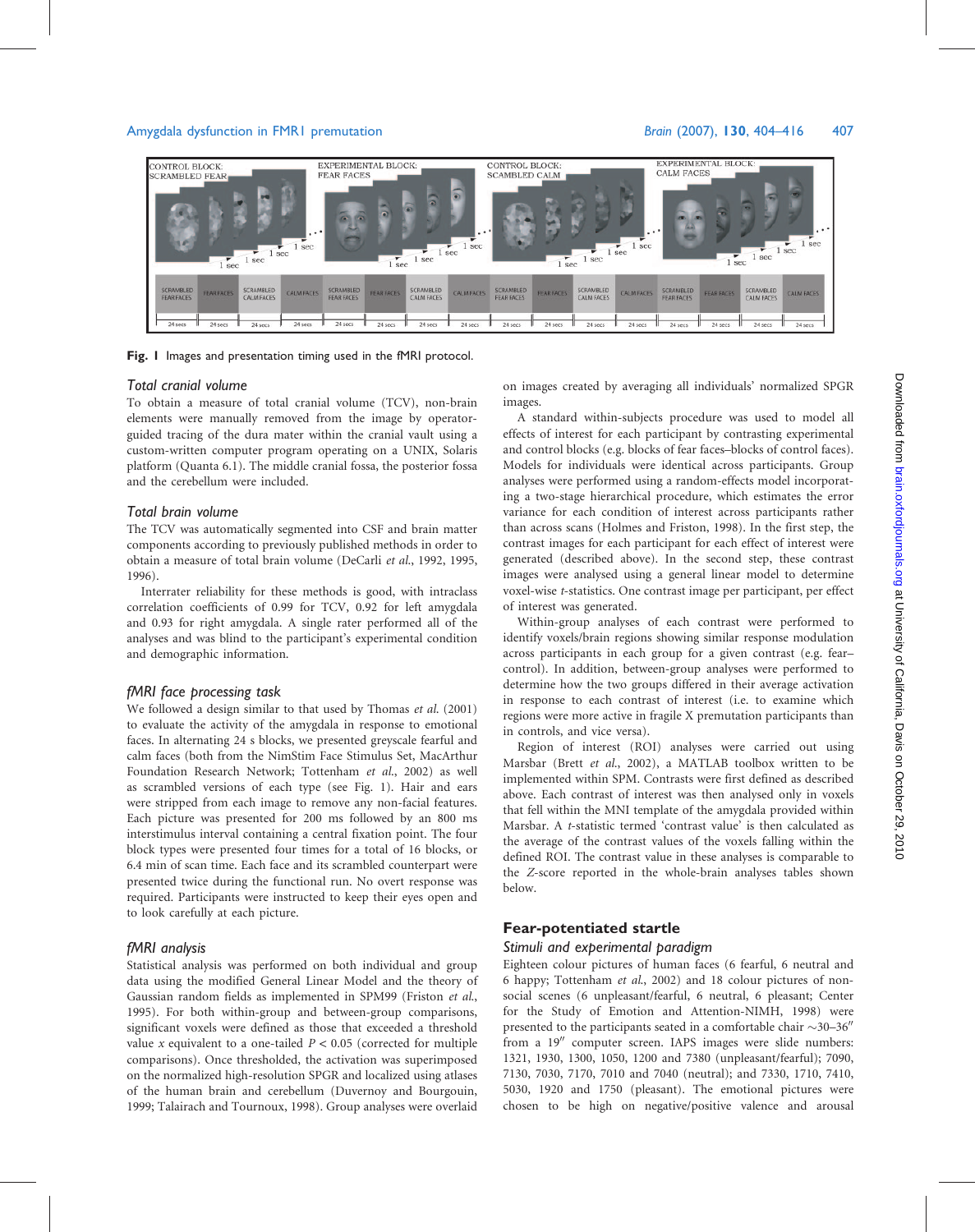

Fig. 2 Examples of images and presentation timing used in the potentiated startle experiment.

according to the normative ratings. Each picture was presented for 6 s and separated by a 4 s inter-picture interval (black screen; Fig. 2). Pictures were presented in three different random orders, with random assignment of order across participants. To elicit the startle reflex, an acoustic startle probe (95 db, 50 ms white noise burst with instantaneous rise and fall) was delivered through headphones during presentation of two-thirds of the picture presentations evenly distributed across picture category. Startle probes were presented randomly between 2.5 and 5.0 s after picture onset. Four baseline startle probes (also at 95 db set 15 s apart) were also administered, two prior to and two following the series of images. Startle probe volume was checked prior to each participant's assessment using a sound level meter. This procedure has been used in multiple studies examining potentiated startle and amygdala function in humans (see Buchanan et al., 2004).

#### Eye blink response measurement and data analysis

The eye blink response was measured by EMG activity of obicularis oculi and stored offline for later analysis (Biopac Systems, Inc., Santa Barbara, CA). Biopac EL254 electrodes (Ag/AgCl) were placed (i) below the lower eyelid in line with the pupil, and (ii)  $\sim$ 2 cm lateral to the first electrode, centre-to-centre, following the curvature of the muscle. Participants were grounded via the electrodermal transducer used for the skin conductance (described below). Prior to analysis, the raw EMG signal was digitally filtered (90–250 Hz bandpass) and then fully rectified and integrated. The startle eye blink response was defined as the difference between the preblink baseline, taken as the mean EMG activity in the 50 ms prior to the startle probe, and the peak amplitude occurring in the 120 ms following the startle probe. Startle responses occurring during the course of natural eye blinks, muscle or other artefacts, or when participants did not attend to stimuli, were removed from the analysis. Visual attention to the stimuli was recorded live on the physiological record using a toggle switch by a researcher with direct view of the participant's face, positioned behind a one-way mirror and the computer screen. EMG startle responses were first averaged across image category. Startle potentiated by emotional faces was calculated for each participant as the difference between EMG startle response to fearful faces from the mean response to (i) happy faces and (ii) neutral faces. Potentiation of non-social emotional stimuli were calculated as the difference between mean EMG startle response to fearful/unpleasant images from the mean response to (i) unpleasant images and (ii) neutral images. Baseline EMG startle was taken as the mean response to the four baseline startle probes. At least three of four valid, artefact-free responses per slide category were required for a summary value. Non-social startle values for one participant with the premutation were missing due to movement artefact.

Table 2 Total brain and amygdala volumes for males with the FMR1 premutation and matched controls

|                                                        |                      | Control $(n = 13)$   |                      | Premutation ( $n = 12$ ) | P-value              |  |
|--------------------------------------------------------|----------------------|----------------------|----------------------|--------------------------|----------------------|--|
|                                                        | Mean                 | SD                   | Mean                 | SD                       |                      |  |
| Total<br>brain $(cc^3)$<br>Amygdala (cc <sup>3</sup> ) | 1260.58              | 109.66               | 1214.42              | 157.70                   | 0.40                 |  |
| Right<br>Left<br>Total                                 | 1.77<br>1.76<br>3.53 | 0.26<br>0.29<br>0.51 | 1.72<br>1.81<br>3.54 | 0.16<br>0.26<br>0.35     | 0.61<br>0.66<br>0.98 |  |

## Skin conductance

Biopac Ag–AgCl electrodermal electrodes (Model TSD203) filled with Biopac GEL101 electrode paste were placed on the palmar surface of the second and third fingers of the right hand. The electrodes were connected to a Biopac GSR100C skin conductance amplifier. Data were sampled at a rate of 1000 Hz, with a gain set at 2  $\mu\Omega/V$ , with a low pass filter at 1 Hz. Skin conductance was collected for an initial resting baseline period of 30 s prior to the potentiated startle protocol (above). A second resting baseline of 30 s was collected after the startle protocol and prior to the social challenge. Following the second baseline, an unfamiliar adult experimenter knocked, entered the room, greeted the participant and engaged him in a brief, semistructured 2 min interview. In order to compare the social challenge of the interview with the 30 s baseline periods, the analysis focused on the first 30 s of the interview for consistency, and in order to examine the initial social–emotional and physiological response to meeting an unfamiliar person. The experimenter was kept blind with respect to participant group. The data were scored using Acknowledge software (Biopac Systems, Inc., Santa Barbara, CA). During data collection, a second experimenter noted any unusual events in the session or movement-associated artefact. Any events resulting in artefactual responses were removed from the file prior to analysis.

# **Results**

# Total brain and amygdala volume

Total brain and amygdala volume descriptive statistics are shown in Table 2. Independent samples t-tests revealed no differences in total brain volume  $[t (23) = 0.86, P = 0.40]$ , or in right  $[t (23) = 0.51, P = 0.61]$ , left  $[t (23) = -0.45,$  $P = 0.66$ ] or total amygdala [t (23) = -0.03, P = 0.98] volumes (Fig. 3). Neither CGG repeat size nor FMR1 mRNA was significantly correlated with total brain volume in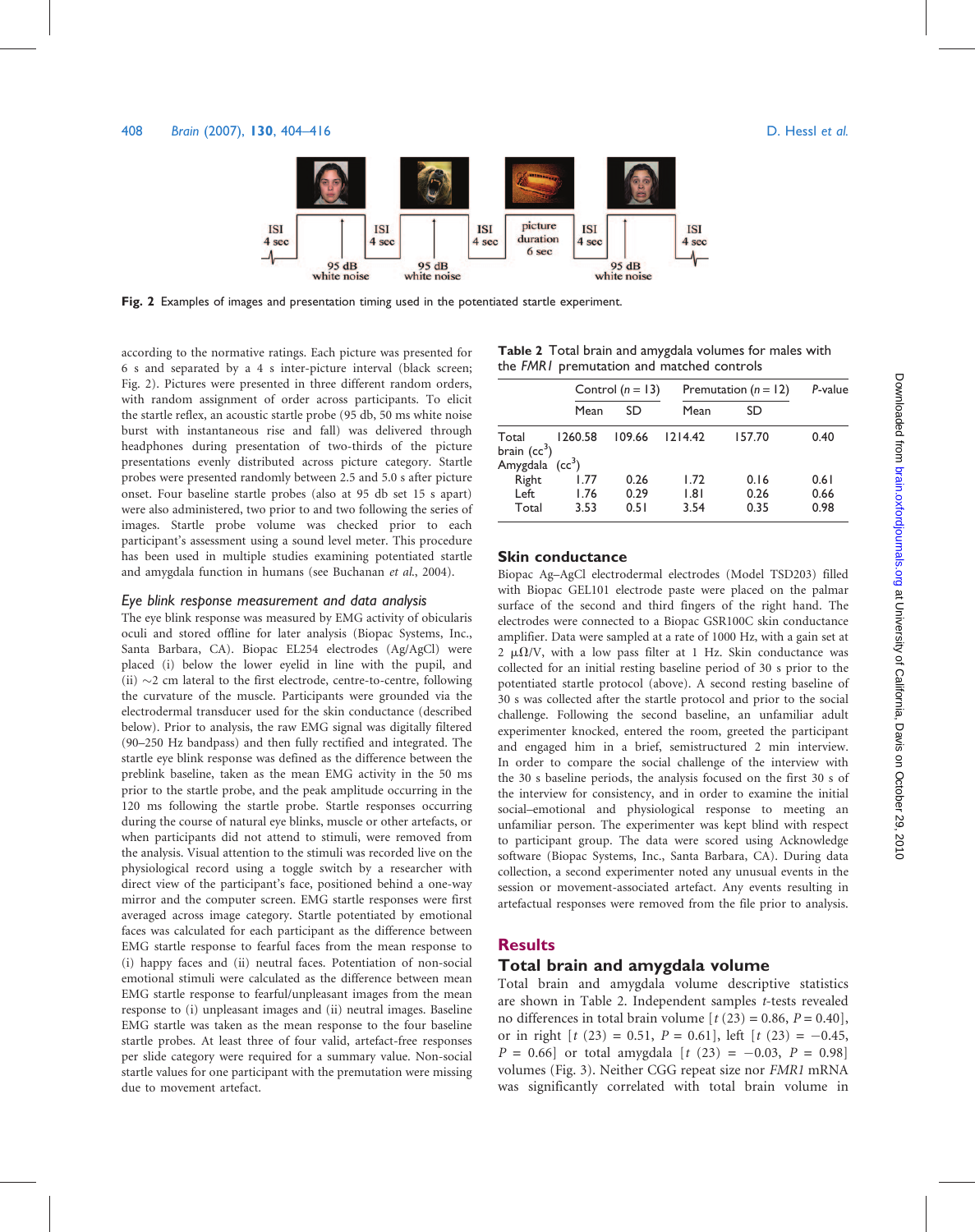either group. In the premutation group, FMR1 mRNA was significantly correlated with left amygdala volume  $(r = -0.59, P < 0.05)$ , however this effect disappeared when using amygdala volumes normalized to total brain volume. Also, in the premutation group, psychological symptoms on the SCL-90-R GSI were significantly associated with reduced right amygdala volume (adjusted for total brain volume; Spearman's rank  $r_s = -0.72$ ,  $P < 0.01$ ), and the analogous correlation for right amygdala volume approached significance,  $r_s = -0.50$ ,  $P < 0.10$ . Psychological symptoms were not significantly associated with amygdala volumes in the control group. Finally, higher IQ was significantly associated with larger total brain volume in the



# **AMYGDALA VOLUME**

Fig. 3 Absolute left and right amygdala volume in men with the fragile X premutation and matched controls.

premutation group,  $r_s = 0.68$ ,  $P < 0.05$ , but not in the control group,  $r_s = 0.28$ ,  $P = 0.38$ .

# Amygdala and associated brain activation Within-group analyses

When viewing fearful facial expressions compared with viewing scrambled faces (fear–control contrast), the premutation group showed both less overall activation as well as markedly different patterns of activation compared with controls (Table 3). Of particular interest, premutation carriers failed to activate the amygdala while the control group showed robust bilateral amygdala activation (see Fig. 4A). Even in a targeted analysis where images for the premutation group were thresholded at  $P < 0.05$ (uncorrected), there was no evidence of significant amygdala activation (see Fig. 4A). This difference in amygdala activation was evident in the whole-brain analysis and confirmed in an ROI analysis focused on the amygdala (see Fig. 4C). In addition, the control group showed strong activation in bilateral superior temporal sulcus (STS), bilateral orbital gyrus, and bilateral insula. These areas, usually associated with social cognition or emotional processing, were not activated in the premutation group. Most activation within the premutation group was confined to parietal and occipital areas.

In direct contrast to the activation results from the fearcontrol contrast, the premutation group showed greater overall activation than controls in response to calm facial expressions when compared with viewing scrambled faces

Table 3 Stereotaxic locations and Z-scores of activation peaks in the within-group maps

| Group                 | Area                                                       | No. of voxels<br>in cluster | Z max | Peak coordinates |        |                |
|-----------------------|------------------------------------------------------------|-----------------------------|-------|------------------|--------|----------------|
| Fear-control contrast |                                                            |                             |       |                  |        |                |
| Control               | L orbital gyrus; thalamus; caudate                         | 6230                        | 4.54  | $-38$            | 32     | ε              |
|                       | R middle temporal gyrus; STS; amygdala                     | 2039                        | 4.49  | 60               | $-34$  | $-10$          |
|                       | L middle temporal gyrus; STS; amygdala                     | 498                         | 4.29  | $-42$            | $-56$  |                |
|                       | L occipital sulcus; cerebellum VI                          | 1105                        | 4.05  | $-36$            | $-86$  | $-16$          |
|                       | L middle and inf. frontal gyrui; insula; orbital gyrus     | 645                         | 3.74  | $-48$            | $-8$   | 56             |
|                       | R middle and inf. frontal gyri; insula; orbital gyrus      | 437                         | 3.73  | 50               | $-8$   | 56             |
| Premutation           | R angular gyrus; temporal-parietal junction                | 1455                        | 4.00  | 54               | $-58$  | 22             |
|                       | R&L cuneus; occipital gyrus                                | 869                         | 3.83  | 0                | $-56$  | 2 <sub>c</sub> |
|                       | L middle occipital gyrus; fusiform gyrus                   | 704                         | 3.61  | $-52$            | $-74$  | 2              |
| Calm-control contrast |                                                            |                             |       |                  |        |                |
| Control               | L occipital gyrus; occipital-polar sulcus; cerebellum (VI) | 977                         | 3.94  | $-20$            | $-102$ | $-\epsilon$    |
|                       | R fusiform gyrus; cerebellum (VI)                          | 581                         | 3.71  | 44               | $-48$  | $^{-22}$       |
|                       | R inf. frontal sulcus; sup. precentral sulcus              | 424                         | 3.20  | 42               | 20     | 3 <sup>c</sup> |
|                       | R amygdala**                                               | 119                         | 3.08  | $\overline{14}$  | 6      | $-18$          |
| Premutation           | R inf occipital sulcus; sup. temporal sulcus               | 1889                        | 5.27  | 46               | $-78$  | $-10$          |
|                       | L inf. occipital sulcus and gyrus; cerebellum (VI)         | 538                         | 4.48  | $-42$            | $-86$  | $-12$          |
|                       | L precentral and central gyri; intraparietal               | 792                         | 4.19  | 48               | $-18$  | 50             |
|                       | sulcus (IPS); inf. parietal lobule                         |                             |       |                  |        |                |
|                       | R inf. frontal gyrus; orbital gyrus                        | 527                         | 3.72  | 52               | 38     | 16             |
|                       | R amygdala; hippocampus                                    | 748                         | 3.66  | 4                | $-4$   | -14            |
|                       | L precentral gyrus                                         | 433                         | 3.65  | $-48$            | $-14$  | 46             |
|                       | L sup. frontal gyrus                                       | 787                         | 3.35  | $-28$            | -4     | 52             |
|                       |                                                            |                             |       |                  |        |                |

All clusters significant at P < 0.05 corrected except \*\*significant at P < 0.05, uncorrected.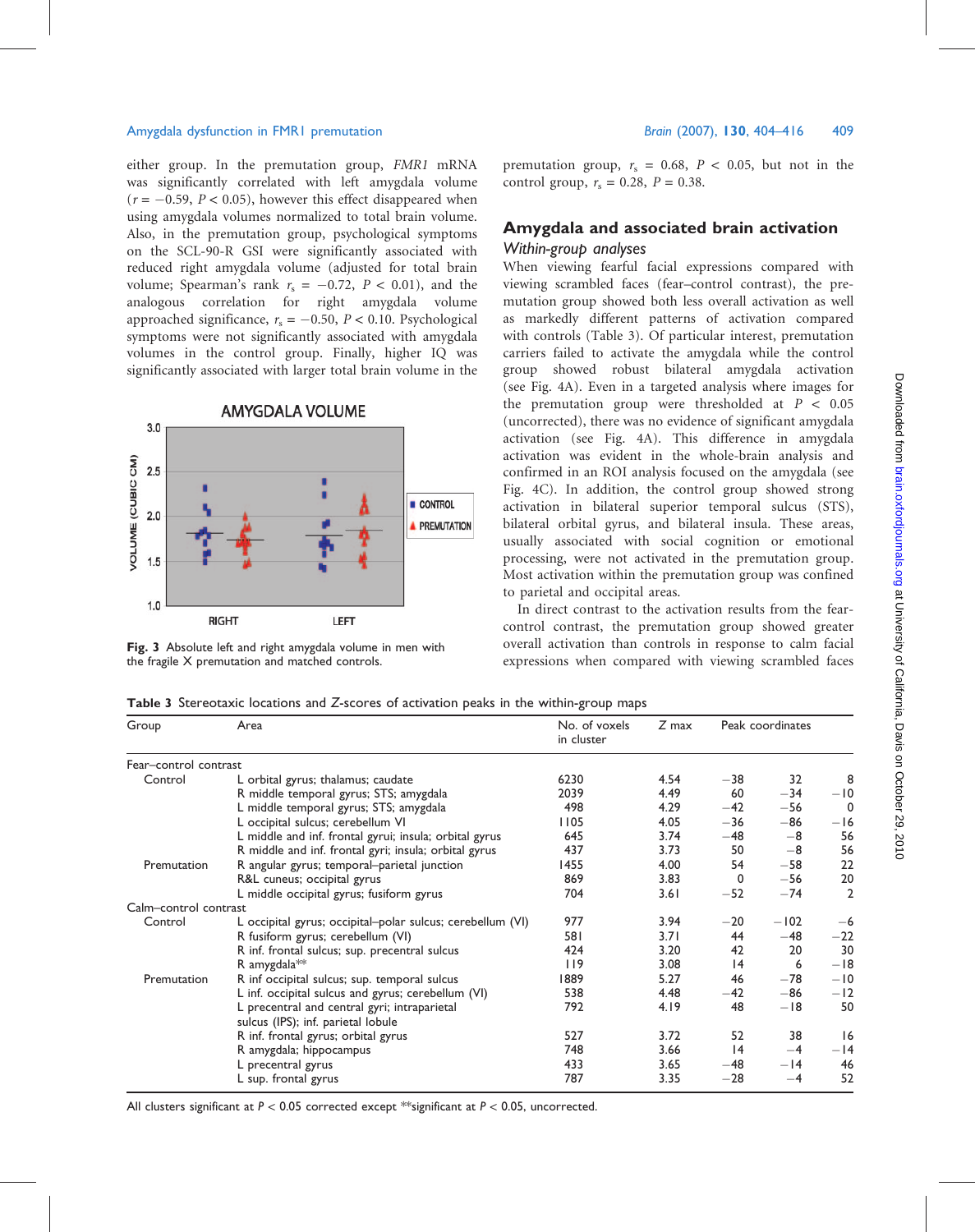#### 410 Brain (2007), 130, 404–416 D. Hessl et al.

(calm–control contrast). When viewing calm faces, premutation carriers showed bilateral amygdala activation (Fig. 4B). Controls showed no amygdala activation to calm faces at the  $P < 0.05$ , corrected level (see Fig. 4B). Much weaker right amygdala response was seen in the control group when examined at the  $P < 0.05$  uncorrected level. These differences in amygdala activation were confirmed in the ROI analysis (Fig. 4C). Premutation carriers also showed activation in the right STS and right orbital gyrus, similar to the control group in the fear–control contrast. Additional activation was seen in the premutation group in parietal and occipital areas as well as left prefrontal areas (Table 3). Activation in the control group was strongest in inferior temporal and occipital regions, including the fusiform gyrus.

# Between-groups analysis

As predicted by the within-groups analyses, the control group showed greater activation than the premutation group in several brain areas (Table 4) for the fear–control contrast. These areas included bilateral amygdala, bilateral insula and left STS. Other areas showing greater activation in the control group were bilateral intraparietal sulcus and regions in the left basal ganglia. The calm–control contrast, however, garnered very different results, with the premutation group showing greater activation than controls in left STS and left insula, as well as bilateral cingulate gyrus and bilateral precuneus (Table 4). However, for calm faces, neither the between-group whole-brain analysis nor the ROI analysis yielded significant group differences in amygdala activation (Fig. 4C).

# Correlation between psychological symptoms and amygdala activation

We previously reported a significant association between FMR1 mRNA and psychological symptom severity in males with the premutation ( $n = 54$ ), with Pearson correlations ranging from 0.24 for phobic anxiety to 0.47 for obsessive– compulsive symptoms and 0.50 for psychoticism (Hessl et al., 2005). For the current, much smaller sample ( $n = 12$ ), the correlations were similar in magnitude, ranging from 0.28 for hostility to 0.55 ( $P = 0.06$ ) for obsessive–compulsive symptoms. Since we expected that abnormal amygdala activation might be associated with FMR1 measures and/ or reflected in psychological symptoms, we investigated amygdala activation as a function of CGG repeat size, mRNA expression and the SCL-90-R GSI score. To conduct this analysis, we entered these variables as covariates of interest in analysing activation during both the fear–control and the calm–control contrasts in all study participants. In this whole-brain covariate of interest analysis (threshold  $P < 0.05$ , corrected), a negative correlation between SCL-90-R GSI score and amygdala activation to the fear–control contrast was evident in the premutation group but not in the control group. In order to more directly quantify this, we then conducted a targeted analysis of the amygdala through

ROI analysis. In the premutation group but not in the control group, severity of psychological symptoms as measured by the SCL-90-R GSI were negatively correlated with both left ( $t = 4.45$ ,  $P < 0.001$ ) and right ( $t = 3.84$ ,  $P < 0.01$ ) amygdala activation. FMR1 mRNA expression was negatively correlated with right amygdala activation in the premutation group ( $P = 0.05$ ). These effects, however, were primarily driven by the most psychologically affected premutation carrier with highest mRNA expression (CGG repeat size  $= 103$ ). When this participant was removed from the data set and the ROI analyses were re-run, a weaker but still significant negative correlation remained between SCL-90-R GSI score and left amygdala activation only  $(t =$ 1.95,  $P = 0.04$ ).

# Fear-potentiated startle

Due to violations of normality in several of the startle measures and the small sample sizes, groups were compared using non-parametric Wilcoxon's rank tests. In comparison with controls, participants with the premutation did not demonstrate the expected potentiation of the startle response to fearful faces (contrasted with happy faces,  $t = 2.57$ ,  $P = 0.009$ ; contrasted with neutral faces,  $t = 1.78$ ,  $P = 0.08$ ; see Fig. 5). The groups did not differ significantly in their baseline startle responses,  $t = 1.12$ ,  $P = 0.28$ , nor in their potentiation to unpleasant non-social stimuli (contrasted with pleasant images,  $t = 0.50$ ,  $P = 0.65$ ; contrasted with neutral images,  $t = 1.28$ ,  $P = 0.22$ ). CGG repeat size and FMR1 mRNA were not significantly associated with potentiated startle measures in either group ( $Ps > 0.20$ ). IQ was not significantly correlated with startle measures in either group; however, SCL-90-R GSI was correlated with potentiation of startle to fearful faces in the premutation group only,  $r_s = 0.64$ ,  $P < 0.05$ .

# Skin conductance

A repeated measures analysis of variances, utilizing the Greenhouse–Geisser correction for variance nonhomogeneity, with condition (baseline 1, baseline 2 and social challenge) as the repeating dependent variable and group (premutation versus control) as the independent variable, yielded significant effects of condition,  $F(1.52)$  = 29.15,  $P < 0.001$ , and group,  $F(1) = 8.68$ ,  $P < 0.01$ , and a group by condition interaction approaching significance,  $F(1.52) = 3.18$ ,  $P = 0.07$ . Skin conductance data presented in Fig. 6 show that both groups demonstrated a significant increase from baseline in skin conductance during the social greeting; however, in comparison with controls, participants with the premutation had a diminished skin conductance response. CGG repeat size and FMR1 mRNA were not significantly associated with skin conductance in any condition or with skin conductance change from baseline to social challenge ( $Ps > 0.20$ ). There was a strong association between skin conductance change and age in the premutation group only ( $r_s = 0.85$ ,  $P < 0.001$ ) such that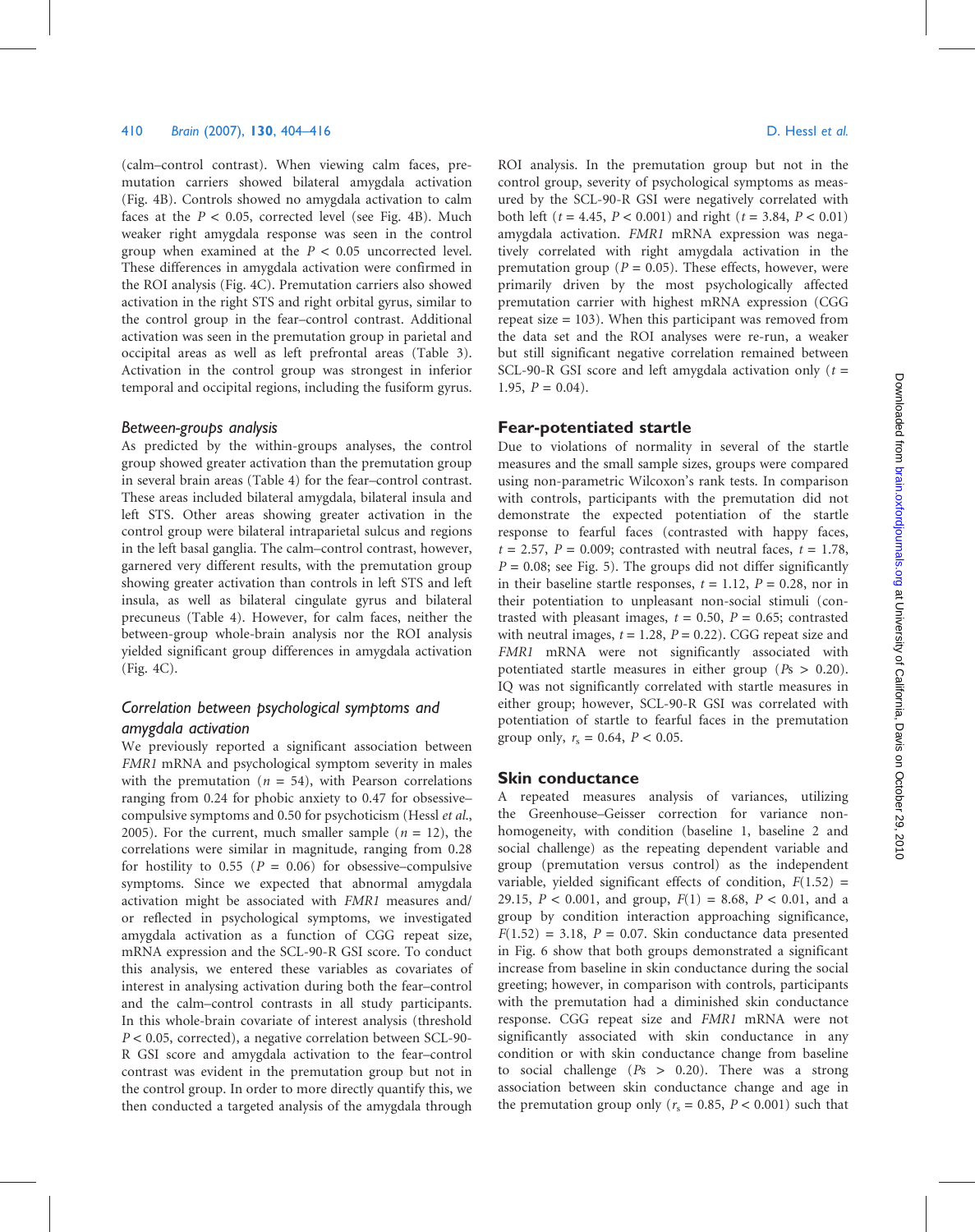A

**CONTROL GROUP** 



Images thresholded at p<.05 corrected

# B

**CONTROL GROUP** R PREMUTATION GROUP Images thresholded at p<.05 corrected C



Fig. 4 Regions of activation overlaid on the average normalized T1 structural images. (A) Bilateral amygdala regions were more active in response to fearful faces when compared with scrambled faces in the control group but not in the premutation group. (B) Bilateral amygdala regions were more active in response to calm faces when compared with scrambled faces in the premutation group, only. (C) Results of the ROI analysis focused on the amygdala for both the fear–control and the calm–control contrasts. The control group showed significantly more bilateral amygdala activation than the premutation group in response to fearful faces. There were no significant differences in amygdala activation between groups in response to calm faces. (Error bars show 1 SEM.)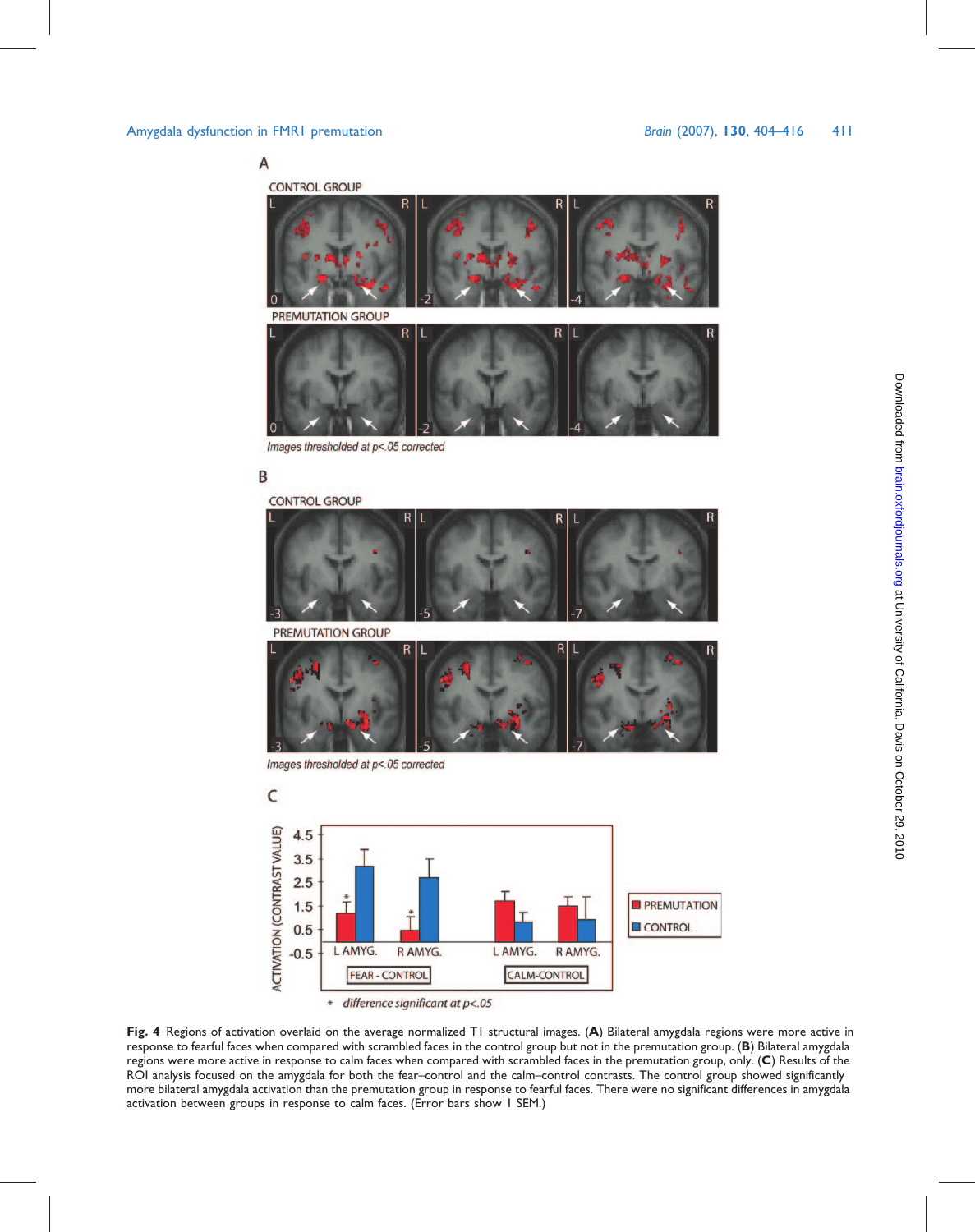older men demonstrated a stronger skin conductance response to the challenge. Neither IQ nor SCL-90-R GSI was associated with skin conductance in the premutation or control groups.

# **Discussion**

This study utilized different physiological methods to provide convergent evidence that adult males with the fragile X premutation have diminished amygdala and autonomic responsivity to social–emotional stimuli. Relative to IQ-, age- and education level-matched controls, males with the premutation showed reduced amygdala responses to fearful faces as measured directly by fMRI, and indirectly as shown by a lack of eye blink potentiation to fearful faces in the psychophysiology laboratory. In the fMRI experiment, reduced amygdala activity in response to fearful faces was also accompanied by a lack of activation in 'social cognition' areas (orbital-frontal cortex and STS), which was robust in the control group. Furthermore, during a less structured, naturalistic social greeting and interaction with an unfamiliar experimenter, men with the premutation demonstrated reduced sympathetic activation as measured by skin conductance level. The reduced skin conductance may in fact be due to reduced sympathetic outflow that is normally mediated by the amygdala. Interestingly, in the fMRI experiment probing responses to fearful faces, this group also had reduced responses in the insula, a region known to regulate the autonomic nervous system and to be involved in conveying a cortical representation of fear to the amygdala (Phelps et al., 2001; Wright et al., 2003).

Males with the premutation did not differ from controls in detailed measurements of left or right amygdala volume. The lack of significant group differences shows that the diminished BOLD activation found in this region during the face processing task in participants with the premutation was not simply due to differences in volume. In addition, these results are in contrast to the study by Moore et al. (2004b) demonstrating reduced grey matter density in the combined amygdalo–hippocampus complex, and negative correlations between grey matter density in this region and both CGG repeat size and FMRP in males with the premutation. We did find a marginally significant effect of elevated FMR1 mRNA on left amygdala volume; however, this did not survive adjustment for total brain volume. Thus, the diminished amygdala and autonomic responses to social–emotional stimuli in individuals with the premutation may be due to morphological differences within the amygdala rather than due to gross volume reductions. Also, the findings by Moore and colleagues in the amygdalo– hippocampal region also may have been driven prominently by structural changes in the hippocampus, a morphological abnormality that has been reported previously in premutation carriers (Jäkälä et al., 1997).

However, despite a lack of structural group differences in the amygdala, psychological symptom severity was

associated with decreased adjusted amygdala volume and reduced amygdala activation to fearful faces in men with the premutation. These patterns were not observed in the control group despite similar variation in symptom severity and brain measures. We reported previously that abnormal elevation of FMR1 mRNA is associated with psychological symptom severity on the same measure (SCL-90-R) in a similar group of men with the premutation who do not have FXTAS (Hessl et al., 2005). We have hypothesized that chronic elevation of FMR1 mRNA leads to functional and perhaps structural brain changes in limbic regions that contribute to psychological difficulties in males with the premutation. In this preliminary study, we found partial support of this hypothesis; larger and more detailed neurogenetic studies are needed to test this model, to examine the potential impact of reduced FMRP, and to identify the specific phenotype of the premutation.

The decreased reactivity of the amygdala observed in premutation carriers cannot simply be reflective of amygdala damage that prevents any recruitment of this brain region. Indeed, when viewing calm faces, premutation carriers were shown to activate the amygdala as much, if not more, than the control group. In addition, the activation of social cognition areas (STS, orbito-frontal areas) to the calm but not the fearful faces in the premutation group suggests that the dysfunction is more complex in nature, perhaps reflective of mild deficits in social cognition, or a more specific deficit in the processing of emotional or fearful stimuli. Perhaps our participants with the premutation perceived the neutral faces as more ambiguous or threatening than controls, as has been suggested by previous studies of the amygdala response to viewing novel versus familiar faces in normal adults (Schwartz et al., 2003). Interestingly, males with the premutation do have difficulty recognizing neutral facial expressions (Cornish et al., 2005).

Although more definitive studies are needed, there is an indication from several reports that boys with the premutation are at increased risk for developing ASD (Aziz et al., 2003; Borghgraef et al., 2004; Goodlin-Jones et al., 2004; Farzin et al., 2006). These studies suggest that the abnormalities reported here could be developmental in origin and represent the broader phenotype of ASD. ASD in those with the premutation may be due to the abnormal elevation of FMR1 mRNA, or it may be due to reduction of FMRP, which is the cause of FXS and is known to occur in some male premutation carriers, especially those with high CGG repeat alleles (Tassone et al., 2000b). In these experiments, we may have detected subclinical, or endophenotypic traits that may not be evident by routine exam.

Especially relevant to our line of reasoning regarding amygdala dysfunction is research conducted on amygdala function in individuals with ASD. Baron-Cohen et al. (2000) have shown that patients with ASD do not activate the amygdala while judging from the expressions of another person's eyes what that other person might be thinking or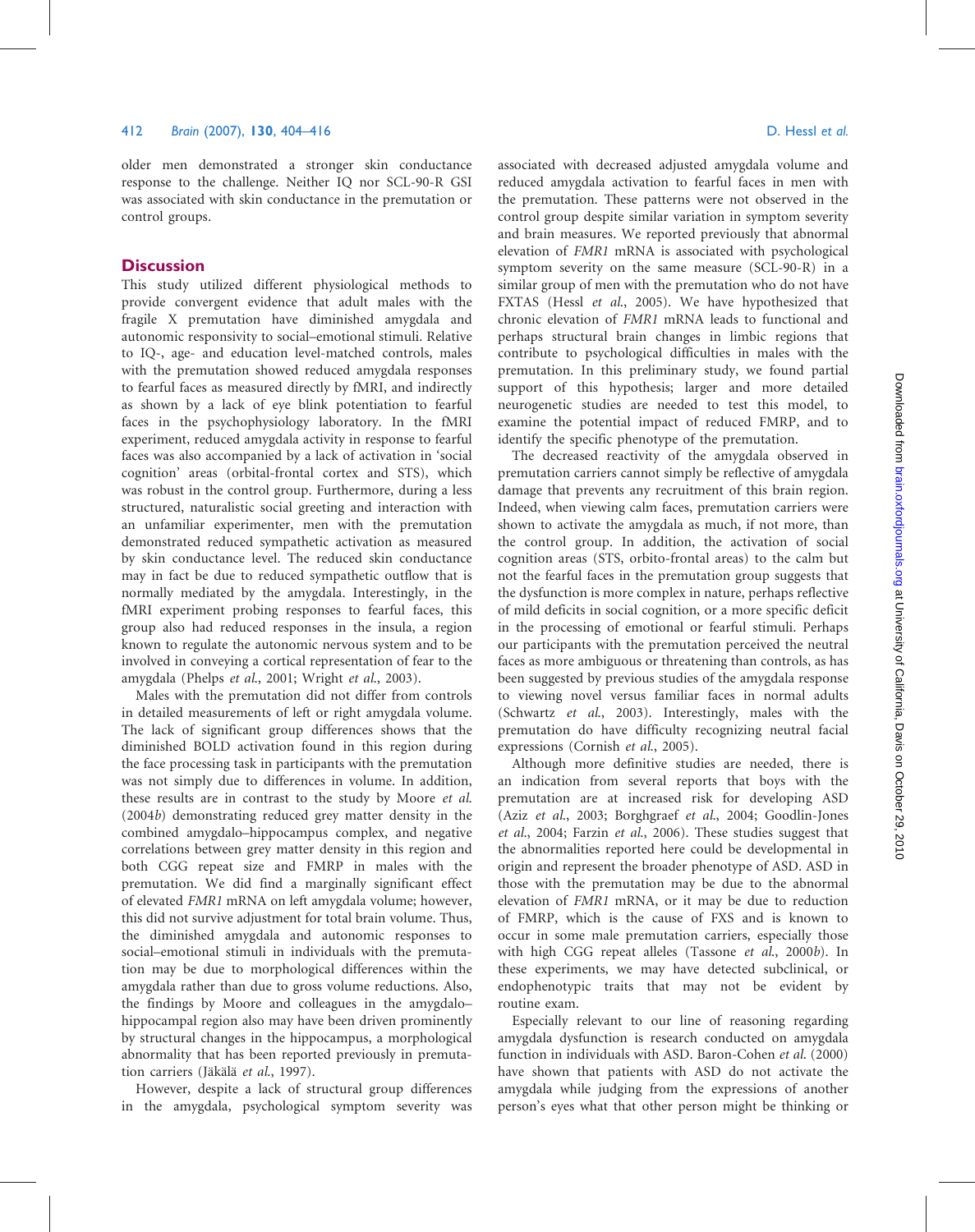| Comparison              | Area                                                            | No. of voxels in cluster | Z max | Peak coordinates |                      |         |  |  |
|-------------------------|-----------------------------------------------------------------|--------------------------|-------|------------------|----------------------|---------|--|--|
| Fear-control contrast   |                                                                 |                          |       |                  |                      |         |  |  |
| Control > premutation   | L IPS; supramarginal gyrus                                      | 299                      | 4.35  | $-30$            | -48                  | 40      |  |  |
|                         | R cingulate sulcus; insula; amygdala                            | 244 I                    | 4.20  | 16               | 30                   | 30      |  |  |
|                         | L insula; putamen; caudate                                      | 1996                     | 3.98  | $-46$            | 4                    | $-2$    |  |  |
|                         | R orbital gyrus                                                 | 262                      | 3.78  | 26               | 38                   | $^{-8}$ |  |  |
|                         | R IPS                                                           | 357                      | 3.53  | 38               | $-56$                | 42      |  |  |
|                         | L sup. temporal gyrus and sulcus; amygdala                      | 259                      | 3.36  | $-48$            | $-24$                | 4       |  |  |
| Premutation $>$ control | R & L transverse parietal sulci                                 | 820                      | 4.18  | 6                | $-54$                | 30      |  |  |
|                         | R angular gyrus                                                 | 226                      | 3.81  | 54               | $-58$                | 24      |  |  |
| Calm-control contrast   |                                                                 |                          |       |                  |                      |         |  |  |
| Control > premutation   | L cerebellum VI; occipital gyrus                                | 587                      | 3.62  | $-36$            | $-60$                | $-28$   |  |  |
|                         | descendens; lingual gyrus                                       |                          |       |                  |                      |         |  |  |
| Premutation $>$ control | L insula; sup. frontal sulcus and gyrus                         | 996                      | 4.69  | $-38$            | 12<br>$-52$<br>$-26$ | 8       |  |  |
|                         | L sup. temporal sulcus; precuneus; cingulate gyrus              | 1296                     | 4.39  | $-44$            |                      | 4       |  |  |
|                         | L thalamus; central sulcus; postcentral gyrus                   | 8319                     | 4.28  | $-32$            |                      | 0       |  |  |
|                         | R cingulate gyrus; precuneus                                    | 472                      | 3.47  | $\overline{10}$  | $-48$                | 16      |  |  |
|                         | R occipital sulcus; calcarine sulcus;<br>medial occipital gyrus | 498                      | 3.38  | 50               | $-74$                | $-12$   |  |  |

Table 4 Stereotaxic locations and Z-scores of activation peaks in the between-group maps

All clusters significant at  $P < 0.05$  corrected.



# **EYEBLINK STARTLE POTENTIATION**

Fig. 5 Eye blink startle potentiation to fearful social and non-social images in men with the fragile X premutation and matched controls. (Left panel) The premutation and control groups did not differ significantly in resting baseline startle responses ( $P = 0.28$ ). (Right panel) In comparison with controls, males with the premutation did not demonstrate potentiation of the startle reflex to fearful faces ( $P = 0.009$ ), whereas they showed no significant differences from controls in their startle modulation to unpleasant/fearful non-social images ( $P = 0.65$ ).

feeling. Consistent with this finding is a study by Howard et al. (2000), which found that people with high-functioning autism show neuropsychological profiles characteristic of the effects of amygdala damage, in particular selective impairment in the recognition of facial expressions of fear, perception of eye-gaze direction and recognition memory for faces. Interestingly, Adolphs et al. (2002) demonstrated that patients with amygdala damage are not impaired in recognizing basic emotions such as happiness and anger but perform more poorly than brain-damaged controls and normal controls in recognizing complex mental states, especially social emotions (e.g. arrogant, guilty, admiring and flirting states). The authors concluded that the amygdala is necessary for processing recognition of complex mental states, and argue that deficits in complex social behaviour exhibited by people with ASD may be attributable, in part, to dysfunction in circuits involving the amygdala.

In this study, none of the 12 men with the premutation demonstrated social deficits consistent with ASD. However, several of the participants reported a preference for social isolation, and the individual with the highest FMR1 mRNA (five times above normal) and most abnormal reduction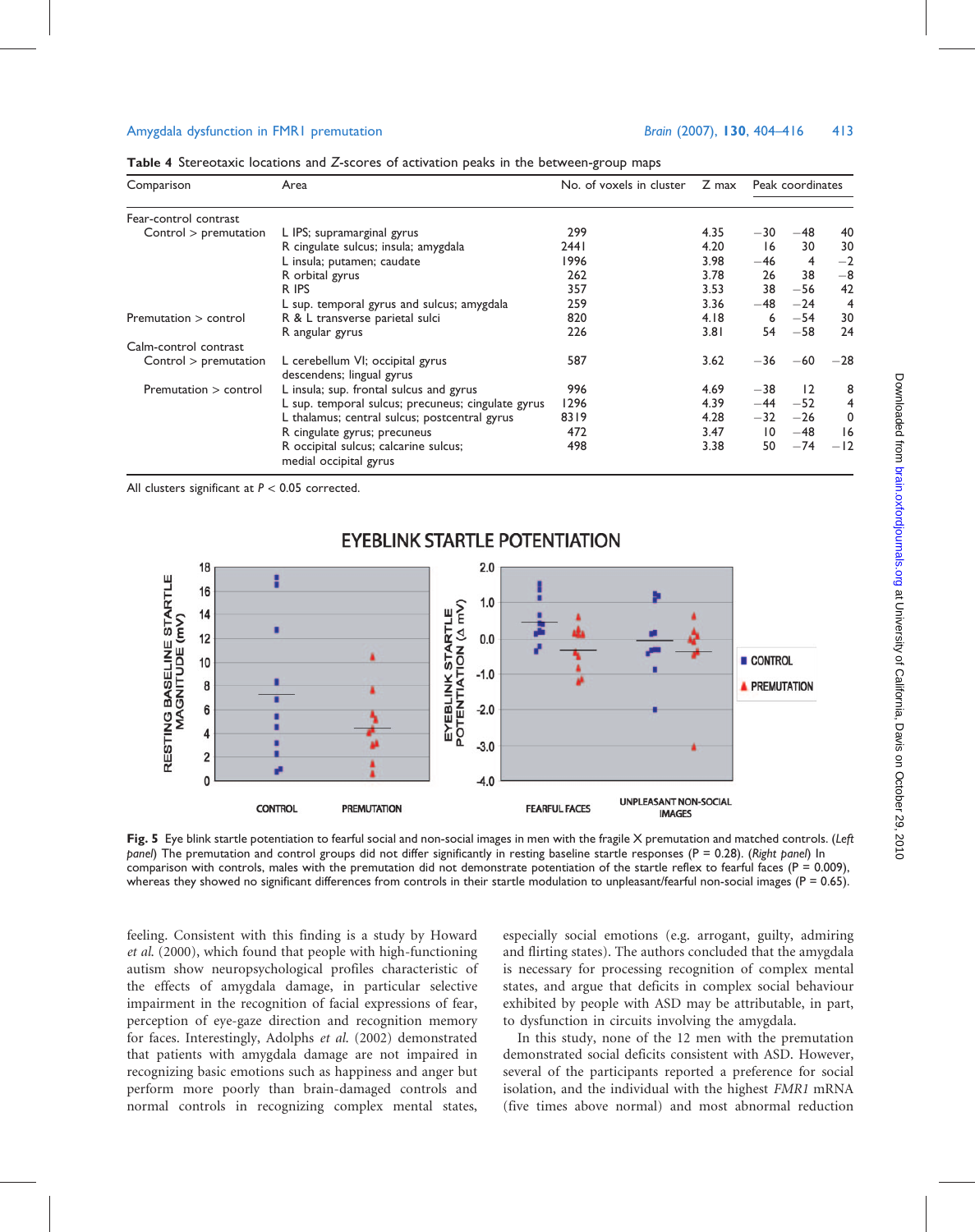

Fig. 6 Mean skin conductance level (+/- 1 SEM) during two resting baseline conditions and a brief social challenge with an unfamiliar experimenter in men with the fragile X premutation and matched controls. Men with the premutation demonstrated a diminished skin conductance response to the challenge as compared with controls. The groups did not differ in their baseline skin conductance levels.

in amygdala response to fearful faces reported chronic social isolation and the highest self-report of psychological problems. This is consistent with our previous study demonstrating that abnormal elevation of FMR1 mRNA is associated with psychological symptoms including schizoid/ avoidant behaviour in adult males with the premutation (Hessl et al., 2005). It is reasonable to hypothesize that more substantial dysfunction of the amygdala and other social cognition brain areas would be present in males with the premutation who meet full diagnostic criteria for ASD. More detailed clinical psychiatric investigations, in conjunction with the brain and physiological measures, are needed to fully address this hypothesis. In addition, studies of children with the premutation and longitudinal studies of adults with the premutation in transition from late adulthood to old age are clearly needed.

Alternatively, or in addition to a developmental effect, our findings could represent early presymptomatic brain changes associated with FXTAS. In post-mortem brain studies of men with FXTAS, Greco et al. (2006) reported the presence of intranuclear neuronal and astrocytic inclusions, with the highest rate of inclusions found in the hippocampus. However, more recent examinations of these brains demonstrate that inclusions also are present in the amygdala (C. M. Greco, personal communication). The post-mortem studies involved much older individuals than those reported here; it is not clear whether RNA toxicity impacts the limbic system before onset of FXTAS.

The present set of experiments had several important limitations. In the fMRI and startle experiments, the tasks involved passively viewing images and no behavioural data were obtained. It is possible that the two groups of men differed in their visual attention to fearful social stimuli, leading to differential brain activation and startle responses. Indeed, Dalton et al. (2005) demonstrated that activation in the fusiform gyrus and amygdala was positively correlated with the time spent fixating the eyes, in a group of individuals with autism. The lack of amygdala and social cognition area activation in response to fearful faces could be reflective of eye/gaze avoidance, a prominent behavioural abnormality in individuals with FXS. In addition, it is possible that deficits in social cognition in the premutation group could affect their ability to understand the more ambiguous calm faces, potentially causing them to misinterpret them as threatening. Future studies utilizing eye tracking technology would help to confirm that decreased activation of the amygdala in premutation carriers reflects a true diminished response rather than a reduced visual attention to social–emotional stimuli in general or the eye region of faces specifically. It is important to emphasize that the measures of CGG repeat size and FMR1 mRNA were ascertained from blood samples and may not necessarily reflect what would be found in brain tissue, a possible explanation for the lack of significant correlation between genetic and amygdala function measures. Post-mortem studies performed on male and female carriers, reported so far, have demonstrated inter-tissue somatic stability with regard to CGG repeat length (Tassone et al., 2004); however, it is known that FMR1 mRNA expression varies across tissue type and between different brain regions (Tassone et al., 2004). Finally, the small sample sizes and missing data in this study limit the conclusions that can be drawn and generalized to the larger population of males with the premutation, and as such the results should be considered preliminary and await replication.

This study demonstrates amygdala dysfunction associated with psychological problems that have been reported previously in fragile X premutation carriers, particularly males (Dorn et al., 1994; Moore et al., 2004a; Cornish et al., 2005; Hessl et al., 2005; Farzin et al., 2006). The psychological difficulties, particularly obsessive–compulsive traits, autism spectrum symptoms and executive function deficits may represent a mild form of RNA toxicity that in some may progress to a more severe form of neurological disease, FXTAS, in later life.

## Acknowledgements

We are grateful to the research participants and their families; Louise Gane for her assistance with recruitment; Kylee Cook for her help with data entry and management and Dr David Amaral for sharing his amygdala tracing protocol. Funding from the National Institutes of Health Grants HD36071 and HD02274 (R.J.H.), and MH77554 (D.H.) supported this work.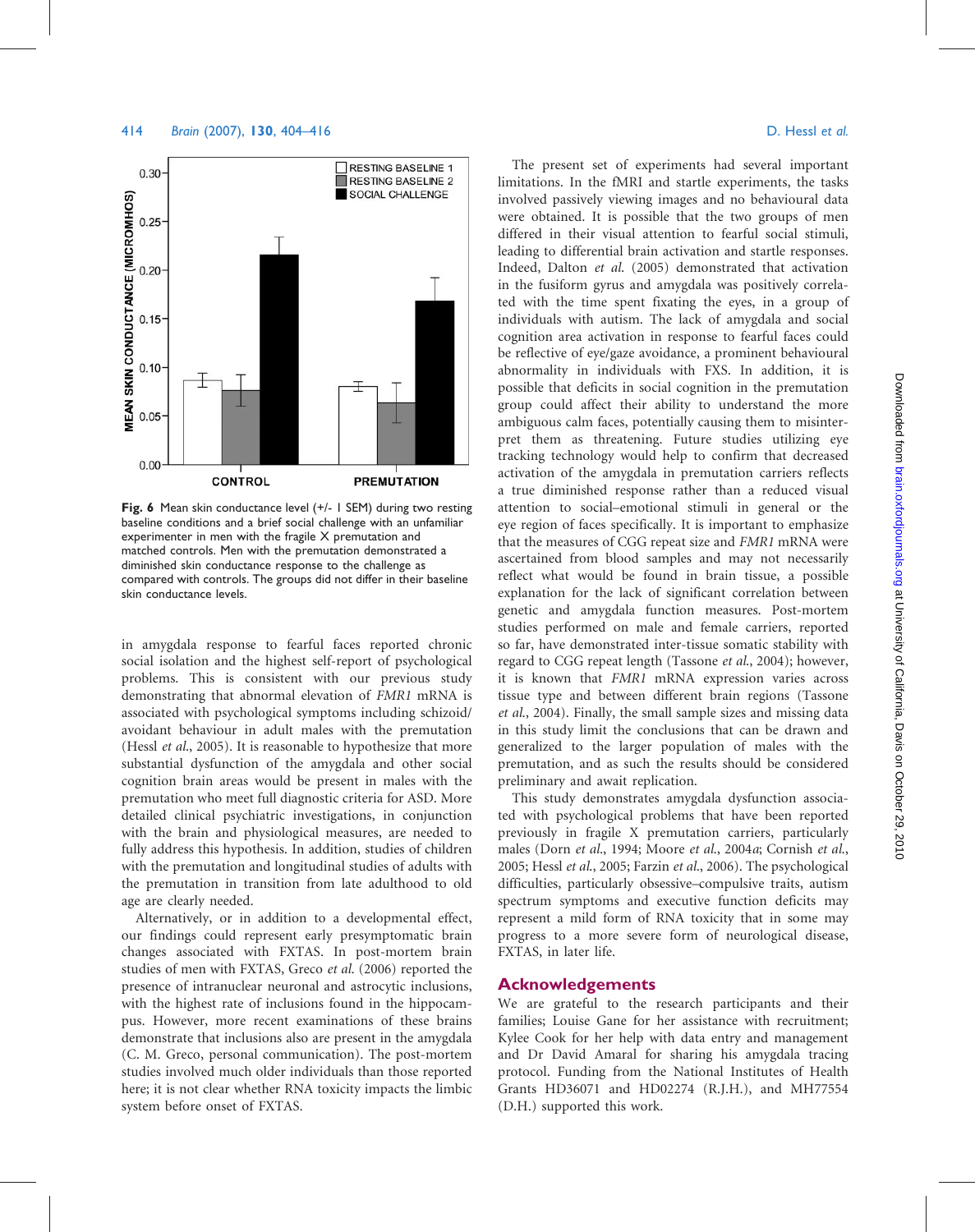#### **References**

- Abitbol M, Menini C, Delezoide A, Rhyner T, Vekemans M, Mallet J. Nucleus basalis magnocellularis and hippocampus are the major sites of FMR-1 expression in the human fetal brain. Nat Genet 1993; 4: 147–53.
- Adolphs R. Cognitive neuroscience of human social behaviour. Nat Rev Neurosci 2003; 4: 165–78.
- Adolphs R, Baron-Cohen S, Tranel D. Impaired recognition of social emotions following amygdala damage. J Cogn Neurosci 2002; 14: 1264–74.
- Amaral DG, Corbett BA. The amygdala, autism and anxiety. Novartis Found Symp 2003; 251: 177–87, discussion 187–97; 281–97.
- Aziz M, Stathopulu E, Callias M, Taylor C, Turk J, Oostra B, et al. Clinical features of boys with fragile X premutations and intermediate alleles. Am J Med Genet 2003; 121: 119–27.
- Bacalman S, Farzin F, Bourgeois JA, Cogswell J, Goodlin-Jones BL, Gane LW, et al. Psychiatric phenotype of the fragile X-associated tremor/ataxia syndrome (FXTAS) in males: newly described fronto-subcortical dementia. J Clin Psychiatry 2006; 67: 87–94.
- Bachevalier J, Loveland KA. The orbitofrontal-amygdala circuit and selfregulation of social-emotional behavior in autism. Neurosci Biobehav Rev 2006; 30: 97–117.
- Baron-Cohen S, Ring HA, Bullmore ET, Wheelwright S, Ashwin C, Williams SC. The amygdala theory of autism. Neurosci Biobehav Rev 2000; 24: 355–64.
- Baron-Cohen S, Wheelwright S, Hill J, Raste Y, Plumb I. The 'Reading the Mind in the Eyes' Test revised version: a study with normal adults, adults with Asperger syndrome or high-functioning autism. J Child Psychol Psychiatry 2001; 42: 241–51.
- Borghgraef M, Steyaert J, Deroo S, Maes B, Fryns JP. Preliminary findings in boys with fragile X premutation: is there a distinct behavioral phenotype? In: International Fragile X Conference, Washington, D.C. 2004.
- Bradley MM, Cuthbert BN, Lang PJ. Picture media, emotion: effects of a sustained affective context. Psychophysiology 1996; 33: 662–70.
- Brett M, Anton JL, Valabregue R, Pauline JB. Region of interest analysis using an spm toolbox. Neuroimage 2002; 16: S497.
- Brunberg JA, Jacquemont S, Hagerman RJ, Berry-Kravis EM, Grigsby J, Leehey MA, et al. Fragile X premutation carriers: characteristic MR imaging findings of adult male patients with progressive cerebellar and cognitive dysfunction. AJNR Am J Neuroradiol 2002; 23: 1757–66.
- Buchanan TW, Tranel D, Adolphs R. Anteromedial temporal lobe damage blocks startle modulation by fear and disgust. Behav Neurosci 2004; 118: 429–37.
- Cornish K, Kogan C, Turk J, Manly T, James N, Mills A, et al. The emerging fragile X premutation phenotype: evidence from the domain of social cognition. Brain Cogn 2005; 57: 53–60.
- Center for the study of Emotion and Attention (1998). The International Affective Picture System. University of Florida: Gainsville, FL.
- Cuthbert BN, Bradley MM, Lang PJ. Probing picture perception: activation and emotion. Psychophysiology 1996; 33: 103–11.
- Dalton KM, Nacewicz BM, Johnstone T, Schaefer HS, Gernsbacher MA, Goldsmith HH, et al. Gaze fixation and the neural circuitry of face processing in autism. Nat Neurosci 2005; 8: 519–26.
- DeCarli C, Maisog J, Murphy DG, Teichberg D, Rapoport SI, Horwitz B. Method for quantification of brain, ventricular and subarachnoid CSF volumes from MR images. J Comput Assist Tomogr 1992; 16: 274–84.
- DeCarli C, Murphy DG, Tranh M, Grady CL, Haxby JV, Gillette JA, et al. The effect of white matter hyperintensity volume on brain structure, cognitive performance, and cerebral metabolism of glucose in 51 healthy adults. Neurology 1995; 45: 2077–84.
- DeCarli C, Murphy DG, Teichberg D, Campbell G, Sobering GS. Local histogram correction of MRI spatially dependent image pixel intensity nonuniformity. J Magn Reson Imaging 1996; 6: 519–28.
- Derogatis LR. Symptom Checklist-90-R: administration, scoring and procedures manual, 3rd edn. Minneapolis: National Computer Systems, Inc.; 1994.
- Dombrowski C, Levesque S, Morel ML, Rouillard P, Morgan K, Rousseau F. Premutation and intermediate-size FMR1 alleles in 10572 males from the

general population: loss of an AGG interruption is a late event in the generation of fragile X syndrome alleles. Hum Mol Genet 2002; 11: 371–8.

- Dorn MB, Mazzocco MM, Hagerman RJ. Behavioral and psychiatric disorders in adult male carriers of fragile X. J Am Acad Child Adolesc Psychiatry 1994; 33: 256–64.
- Duvernoy HM, Bourgouin P. The human brain: surface, three-dimensional sectional anatomy with MRI, blood supply. New York: Springer; 1999.
- Dziobek I, Fleck S, Rogers K, Wolf OT, Convit A. The 'amygdala theory of autism' revisited: linking structure to behavior. Neuropsychologia 2006; 44: 1891–9.
- Farzin F, Perry H, Hessl D, Loesch D, Cohen J, Bacalman S, et al. Autism spectrum disorders and attention-deficit/hyperactivity disorder in boys with the fragile X premutation. J Dev Behav Pediatr 2006; 27: S137–44.
- Franke P, Leboyer M, Gansicke M, Weiffenbach O, Biancalana V, Cornillet-Lefebre P, et al. Genotype-phenotype relationship in female carriers of the premutation and full mutation of FMR-1. Psychiatry Res 1998; 80: 113–27.
- Friston KJ, Holmes AP, Worsley J-P, Poline CD, Frith CD, Frackowiak RSJ. Statistical parametric maps in functional imaging: a general linear approach. Hum Brain Mapp 1995; 2: 189–210.
- Fu YH, Kuhl DP, Pizzuti A, Pieretti M, Sutcliffe JS, Richards S, et al. Variation of the CGG repeat at the fragile X site results in genetic instability: resolution of the Sherman paradox. Cell 1991; 67: 1047–58.
- Goodlin-Jones BL, Tassone F, Gane LW, Hagerman RJ. Autistic spectrum disorder and the fragile X premutation. J Dev Behav Pediatr 2004; 25: 392–8.
- Greco CM, Hagerman RJ, Tassone F, Chudley AE, Del Bigio MR, Jacquemont S, et al. Neuronal intranuclear inclusions in a new cerebellar tremor/ataxia syndrome among fragile X carriers. Brain 2002; 125: 1760–71.
- Greco CM, Berman RF, Martin RM, Tassone F, Schwartz PH, Chang A, et al. Neuropathology of fragile X-associated tremor/ataxia syndrome (FXTAS). Brain 2006; 129: 243–55.
- Hagerman RJ, Hagerman PJ. The fragile X premutation: into the phenotypic fold. Curr Opin Genet Dev 2002; 12: 278–83.
- Hagerman PJ, Hagerman RJ. Fragile X-associated tremor/ataxia syndrome (FXTAS). Ment Retard Dev Disabil Res Rev 2004a; 10: 25–30.
- Hagerman PJ, Hagerman RJ. The fragile-X premutation: a maturing perspective. Am J Hum Genet 2004b; 74: 805–16.
- Hagerman RJ, Leehey M, Heinrichs W, Tassone F, Wilson R, Hills J, et al. Intention tremor, parkinsonism, and generalized brain atrophy in male carriers of fragile X. Neurology 2001; 57: 127–30.
- Hessl D, Tassone F, Loesch DZ, Berry-Kravis E, Leehey MA, Gane LW, et al. Abnormal elevation of FMR1 mRNA is associated with psychological symptoms in individuals with the fragile X premutation. Am J Med Genet B Neuropsychiatr Genet 2005; 139: 115–21.
- Hitchcock J, Davis M. Lesions of the amygdala, but not of the cerebellum or red nucleus, block conditioned fear as measured with the potentiated startle paradigm. Behav Neurosci 1986; 100: 11–22.
- Hitchcock JM, Davis M. Fear-potentiated startle using an auditory conditioned stimulus: effect of lesions of the amygdala. Physiol Behav 1987; 39: 403–8.
- Holmes AP, Friston KJ. Generalisability, random effects and population inference. Hum Brain Mapp 1998; 7: S754.
- Howard MA, Cowell PE, Boucher J, Broks P, Mayes A, Farrant A, et al. Convergent neuroanatomical and behavioural evidence of an amygdala hypothesis of autism. Neuroreport 2000; 11: 2931–5.
- Jacquemont S, Hagerman RJ, Leehey M, Grigsby J, Zhang L, Brunberg JA, et al. Fragile X premutation tremor/ataxia syndrome: molecular, clinical, and neuroimaging correlates. Am J Hum Genet 2003; 72: 869–78.
- Jacquemont S, Hagerman RJ, Leehey MA, Hall DA, Levine RA, Brunberg JA, et al. Penetrance of the fragile X-associated tremor/ataxia syndrome in a premutation carrier population. JAMA 2004; 291: 460–9.
- Jäkälä P, Hanninen T, Ryynanen M, Laakso M, Partanen K, Mannermaa A, et al. Fragile-X: neuropsychological test performance, CGG triplet repeat lengths, and hippocampal volumes. J Clin Invest 1997; 100: 331–8.